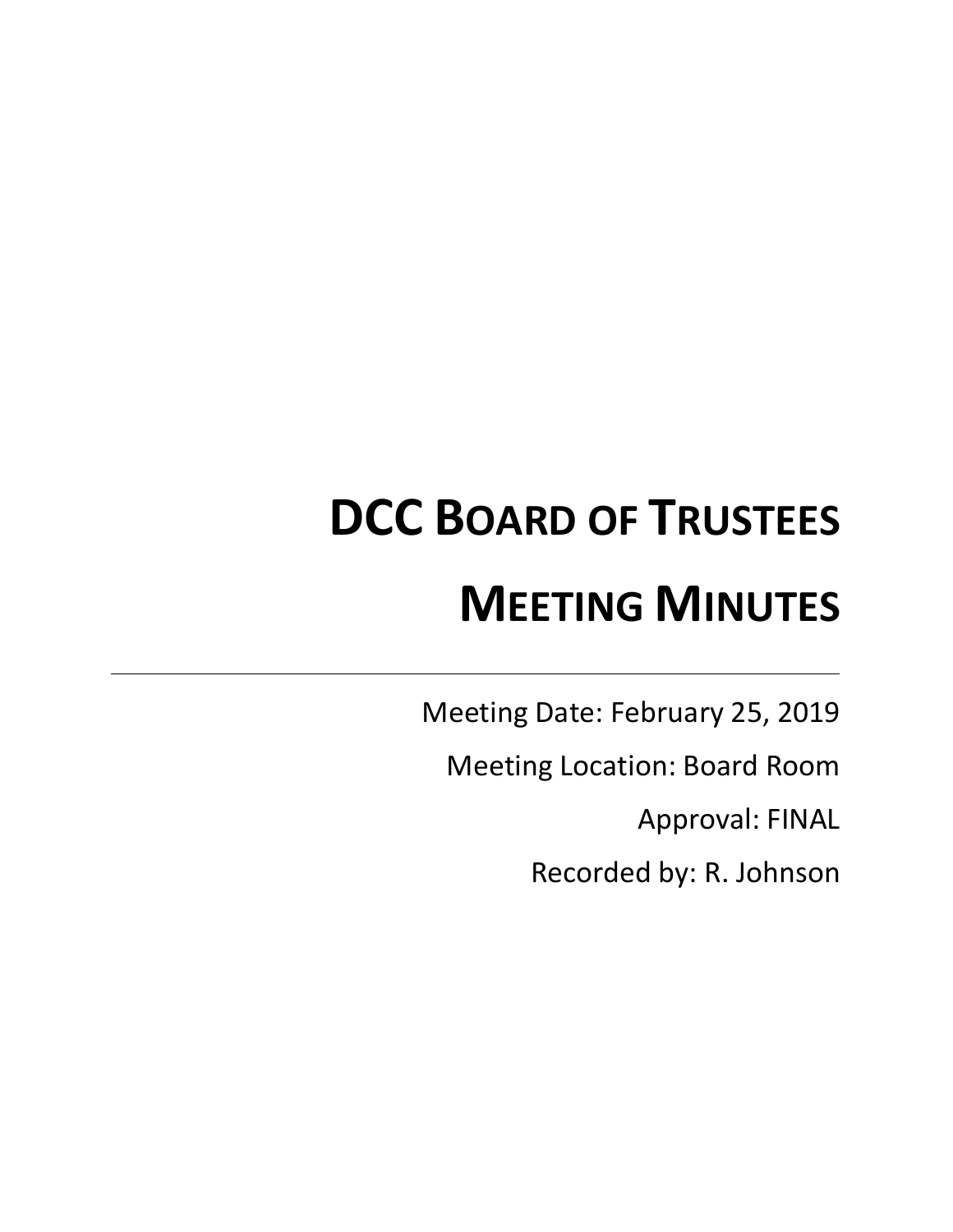Dawson Community College Board of Trustees Meeting February 25, 2019

Chad Knudson, Chairman **Darla Handran, Vice Chairman** 

## **Attendance**

| <b>Name</b>                      | <b>Title</b>              | Organization                 | <b>Present</b> |
|----------------------------------|---------------------------|------------------------------|----------------|
| Chad Knudson                     | Chairman                  | <b>DCC Board of Trustees</b> | Yes            |
| Darla Handran                    | Vice Chairman             | <b>DCC Board of Trustees</b> | Yes            |
| Cindy Larsen                     | Trustee                   | DCC Board of Trustees        | Yes            |
| <b>Rich Rowe</b>                 | Trustee                   | <b>DCC Board of Trustees</b> | Yes            |
| <b>Bob Stanhope</b>              | Trustee                   | <b>DCC Board of Trustees</b> | Yes            |
| MaryAnn Vester                   | Trustee                   | <b>DCC Board of Trustees</b> | <b>No</b>      |
| Mike Wilondek                    | Trustee                   | <b>DCC Board of Trustees</b> | Yes            |
| Scott Mickelsen                  | President                 | Dawson Community College     | <b>No</b>      |
| <b>Traci Masau</b>               | Vice President - Academic | Dawson Community College     | Yes            |
|                                  | and Student Affairs       |                              |                |
| Leslie Weldon                    | Vice President -          | Dawson Community College     | Yes            |
|                                  | Advancement and Human     |                              |                |
|                                  | <b>Resources</b>          |                              |                |
|                                  |                           |                              |                |
| <b>Community Members Present</b> |                           |                              |                |
| Jon Decker                       |                           | Ranger Review                |                |
| Holly Dershem-Bruce              |                           | <b>GFT</b>                   |                |
| Dennis Harp                      |                           | <b>DC Foundation</b>         |                |
| Chris Ingram                     |                           | <b>DCC</b>                   |                |
| Romeo Lagmay                     |                           | <b>DCC</b>                   |                |
| Michelle McKeen                  |                           | <b>DCC</b>                   |                |
|                                  |                           |                              |                |

\_\_\_\_\_\_\_\_\_\_\_\_\_\_\_\_\_\_\_\_\_\_\_\_\_\_\_\_\_\_\_\_\_\_ \_\_\_\_\_\_\_\_\_\_\_\_\_\_\_\_\_\_\_\_\_\_\_\_\_\_\_\_\_\_\_\_\_\_\_\_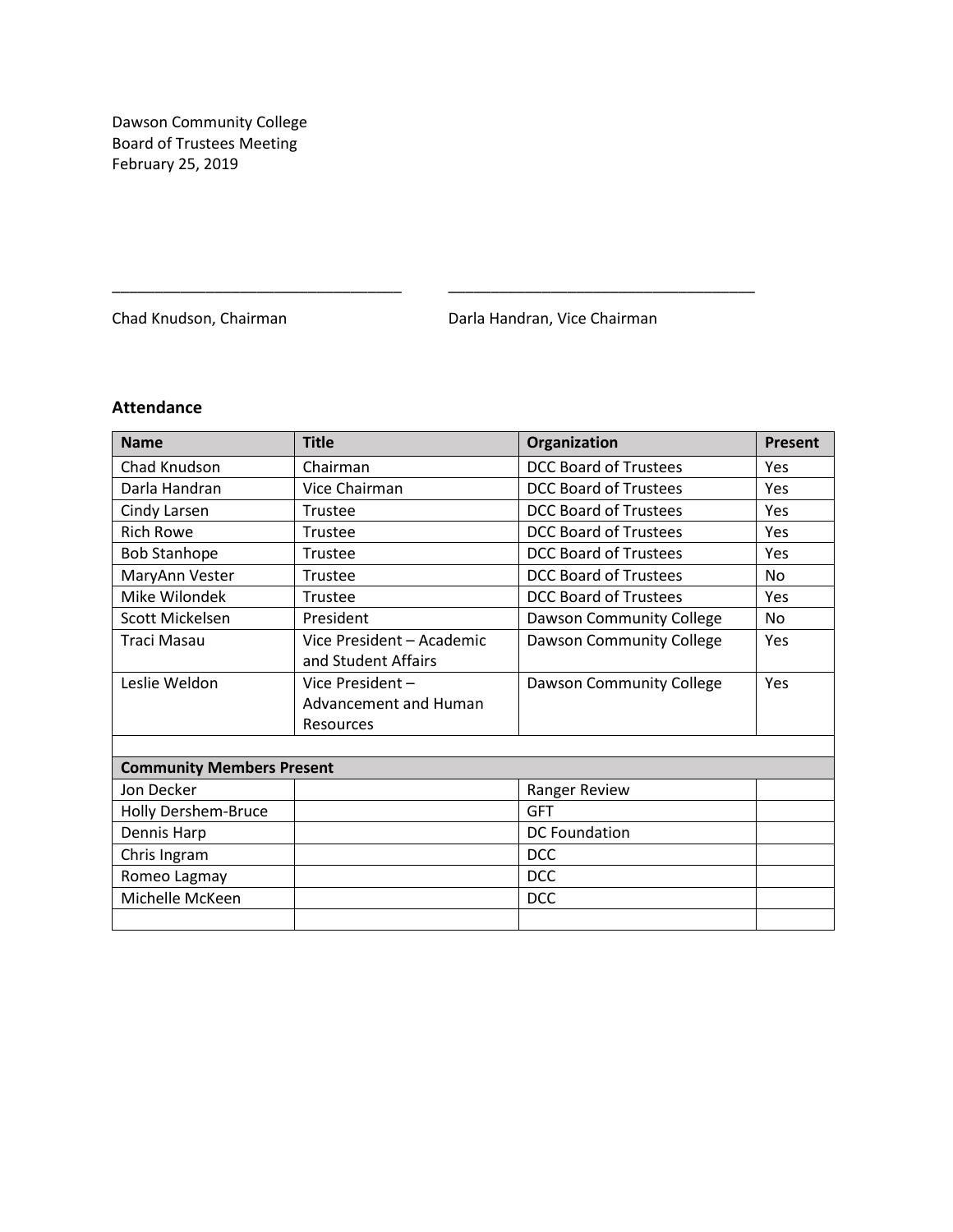**Dawson Community College Board of Trustees Minutes of the Regular Board Meeting DCC Board Room Monday, February 25, 2019 – 5:30 p.m. Recorded by Randi Johnson**

## **The meeting was called to order by Chairman Knudson at 5:30 p.m.**

#### **Correspondence**

There was no correspondence

#### **Minutes**

- Trustees Stanhope/Rowe moved/seconded to approve the minutes of the meeting held January 28, 2019. There was no discussion.
	- o **Motion carried unanimously.**

#### **Reports**

#### **President**

The President's report stands as submitted. Vice President Masau stated the College reached the goal of 200 rFTE and expects rFTE will reach 210 by the end of the semester. Discussion followed. Chairman Knudson and Trustee Stanhope each thanked the faculty and staff for the work put forth to achieve this goal.

## Finance Committee

Minutes of the last meeting were reviewed. Trustee Wilondek noted that tuition revenue is less than what was projected in the budget. Enrollment is growing; however, the growth is in lower tuition categories. Discussion followed.

Chairman Knudson stated preliminary budget information will be discussed at the Board's retreat.

The vouchers list was reviewed. Discussion followed.

#### HR Committee

Minutes of the last meeting as well as the HR Report were reviewed. Additionally, the Board discussed the anonymous complaint which alleges Trustees are in violation of conflict of interest laws. Discussion followed. The Committee stated it does not believe a conflict of interest exists and that Board Policy 1-7 sufficiently addresses the issue. It was noted that Trustees may recuse themselves from voting if an issue presents a conflict of interest. Other Trustees agreed.

Other discussion regarded the upcoming negotiations with GFT. The Committee recommends Trustee Handran serve as the Board Liaison. The Committee also recommends appointing Leslie Weldon as contract negotiator and Jennifer King as finance advisor.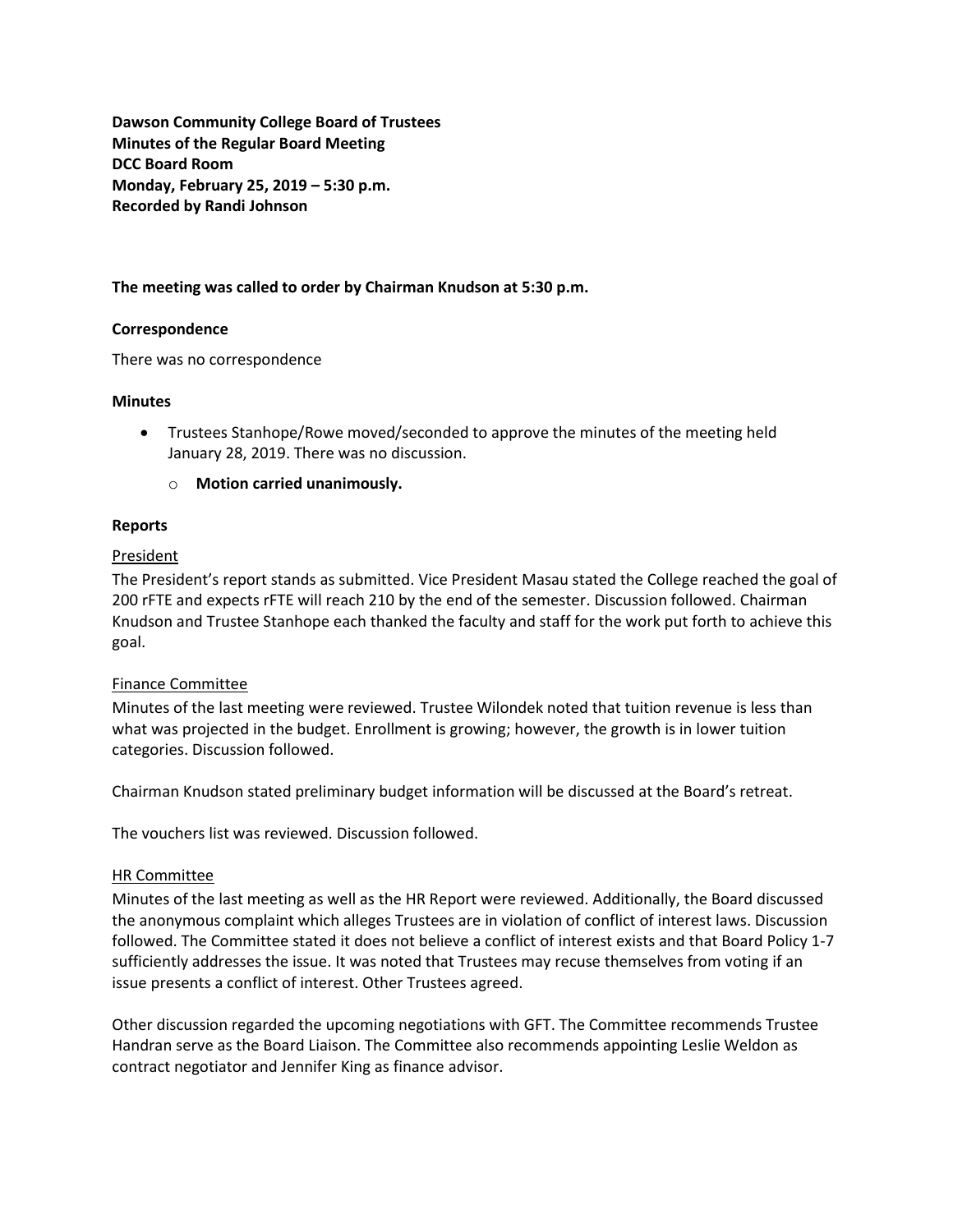## Policy Committee

Minutes of the last meeting were reviewed. The Committee is in the process of reviewing BP 3-9 – Residency Status and proposes changes to more closely align with the recent changes to Board of Regents Policy 940.1. These revisions will be brought before the Board at a future meeting. Discussion followed.

## Faculty and Staff Presentations

Chris Ingram, welding instructor, provided information about the upcoming high school welding competition. Approximately 35 students from 7 high schools are expected on campus for a written exam and demonstrated skills competition. Students will also meet with industry leaders and participate in campus activities.

Michelle McKeen, Bucs Brew manager, discussed the operations of the coffee shop which also provides concessions at athletic events. Students can now use their meal cards for food purchases at the coffee shop which has increased the volume of business. A popular item is the "green shot" vitamin booster.

Chairman Knudson called for public comment. There was none.

## **Consent Items**

- Trustees Wilondek/Stanhope moved/seconded to approve the Vouchers and the HR Report.
	- o **Motion carried unanimously.**

#### **New Business**

## Set Board of Trustees Election

- The resolution to call for an election was reviewed. Three positions are open. Interested parties are encouraged to file their intent with the county election administrator on or before March 28, 2019.
- Trustees Rowe/Handran moved/seconded to hold the election by mail ballot on May 7.
	- o **Motion carried unanimously.**

## Appoint GFT CBA Negotiators

- Trustees Stanhope/Wilondek moved/seconded to appoint Trustee Handran to serve as Board Liaison for the negotiation of the collective bargaining agreement of Glendive Federation of Teachers, Local 3402.
	- o **Motion carried unanimously.**
- Trustees Handran/Rowe moved/seconded to appoint Leslie Weldon to negotiate on behalf of the Board the collective bargaining agreement of Glendive Federation of Teachers, Local 3402.
	- o **Motion carried unanimously.**